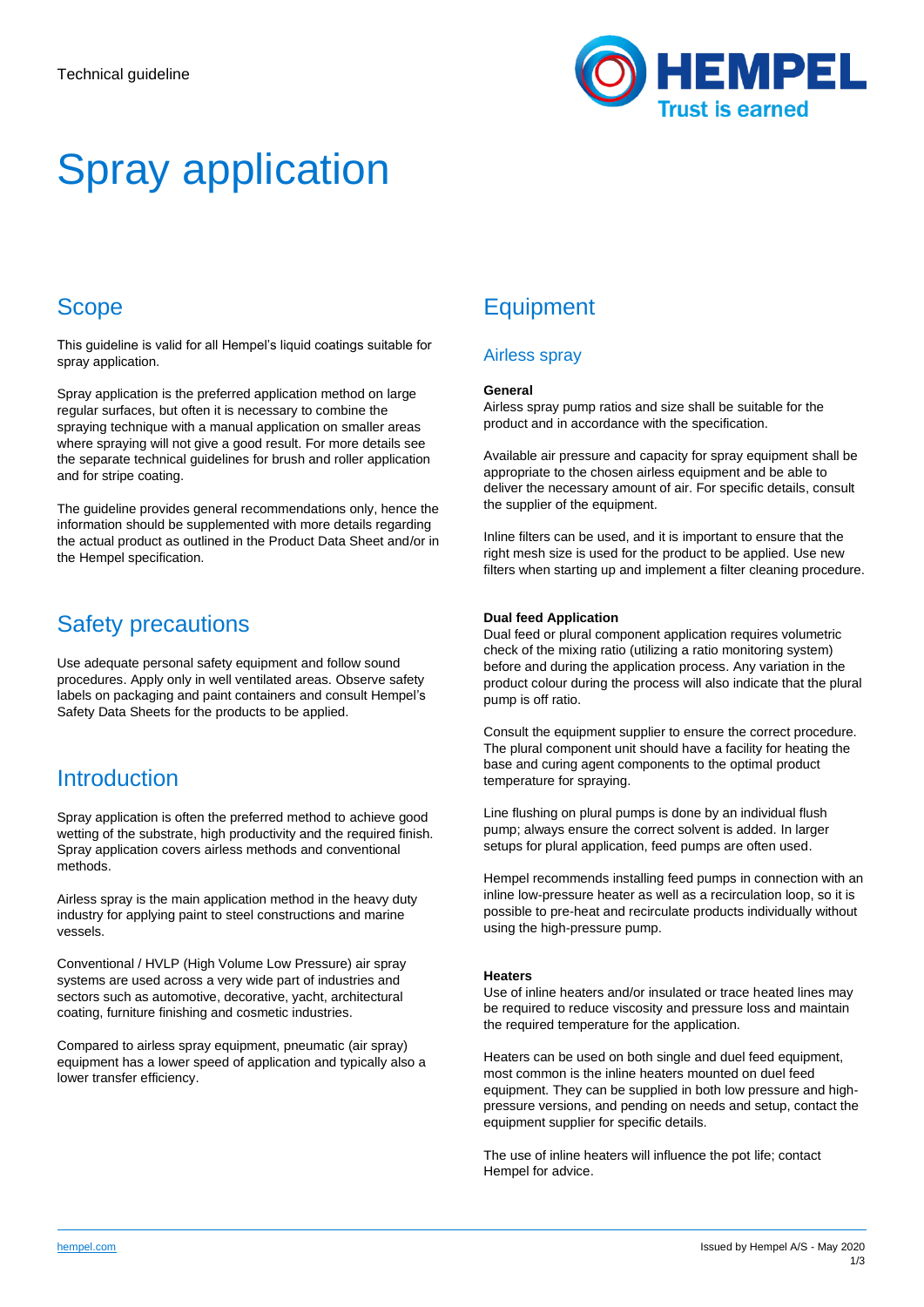#### **Setup check points**

Follow the equipment supplier's recommendations when setting up the airless spraying equipment. The following should be checked:

- Ensure that equipment is intact and suitable for the required pressure as well as for the product in use.
- Ensure that air supply is sufficient, check the condition on compressor volume, check the oil / water separator.
- Control the air hoses' conditions before connecting, make sure the pressure regulator on the pump is in minimum position.
- Always regulate the pressure on the regulator and NOT on the on/off valve.
- Check that all connections are tightly closed.
- Always flush and test the system with solvent before starting to fill in the product. Begin with low pressure and increase to maximum working pressure.
- Check that all packings, etc. are suitable for the solvent used.
- Ensure that the right filters are fitted for the product.

#### **Nozzle**

Find the recommended nozzle size in the Product Data Sheet and use this as a starting point. All recommendations regarding nozzle size, pressure and angel are for guidance only and should be adjusted on site if necessary. See illustrations below:



Illustration 1. Relation between tip size, orifice size and fan width on film build and coverage.



Illustration 2. Example on how to calculate fan width from tip size and how to choose tip size based on orifice recommendation.

### Pneumatic spray - conventional and HVLP

#### **General**

Conventional and High Volume Low Pressure (HVLP) spray guns are very similar. Both types utilise compressed air to atomise the paint in the pneumatic spray gun. The paint is being atomized by compressed air after passing through a volume regulating nozzle. The nozzle delivers the paint to the airstream where it is

atomised and accelerated, forming a spray fan that can be directed towards the object to be painted.

The three standard ways to feed paint to a pneumatic or conventional spray gun are:

- Suction feed (siphon) where the paint is in a cup attached below the gun.
- Gravity feed with a cup on the top of the gun.
- Pressure pot where the paint is under pressure and is being delivered directly to the gun.

The HVLP spray gun requires lower pressure and higher volume of air as compared to the conventional spray. The result is a higher amount of paint reaching the surface with minimal overspray, less material consumption and less contamination of the surrounding area.

For HVLP, the rule of thumb says: two thirds of the coating is delivered on the substrate and one third is lost in the air. True HVLP guns use 8–20 cfm (13.6–34 m3/h); an industrial compressor with a minimum of 5 horsepower (3.7 kW) output is required.

#### **Setup check points**

The equipment components required for conventional spray are:

- Compressed air supply
- Moisture and oil separator
- Air supply hoses and regulator
- Paint supply
- Fluid supply hoses (for pressure-pot fed guns)
- Spray gun

For detailed information regarding the appropriate equipment facility, refer to the manufacturer or supplier.

During application, several factors may influence the process and should be checked before start:

- Air capacity from compressor
- Oil and moisture separator (some paints are water/humidity sensitive)
- Air hoses size pressure rating and integrity (condition)
- Temperature (substrate, paint and air)
- Paint viscosity
- Nozzle/ cap size
- Ventilation, flow and direction

### Mixing and thinning

Take care to achieve the correct mixing ratio as stated in the Product Data Sheet. The individual components must be thoroughly stirred before they are combined.

Note the pot life during the application process. Do not try to extend pot life by changing the mixing ratio or by adding solvent towards the end of the pot life; pot life cannot be extended by thinning.

If thinning is needed to adjust viscosity, use only the thinner recommended in the Product Data Sheet. Using the wrong thinner may negatively affect the properties of the paint.